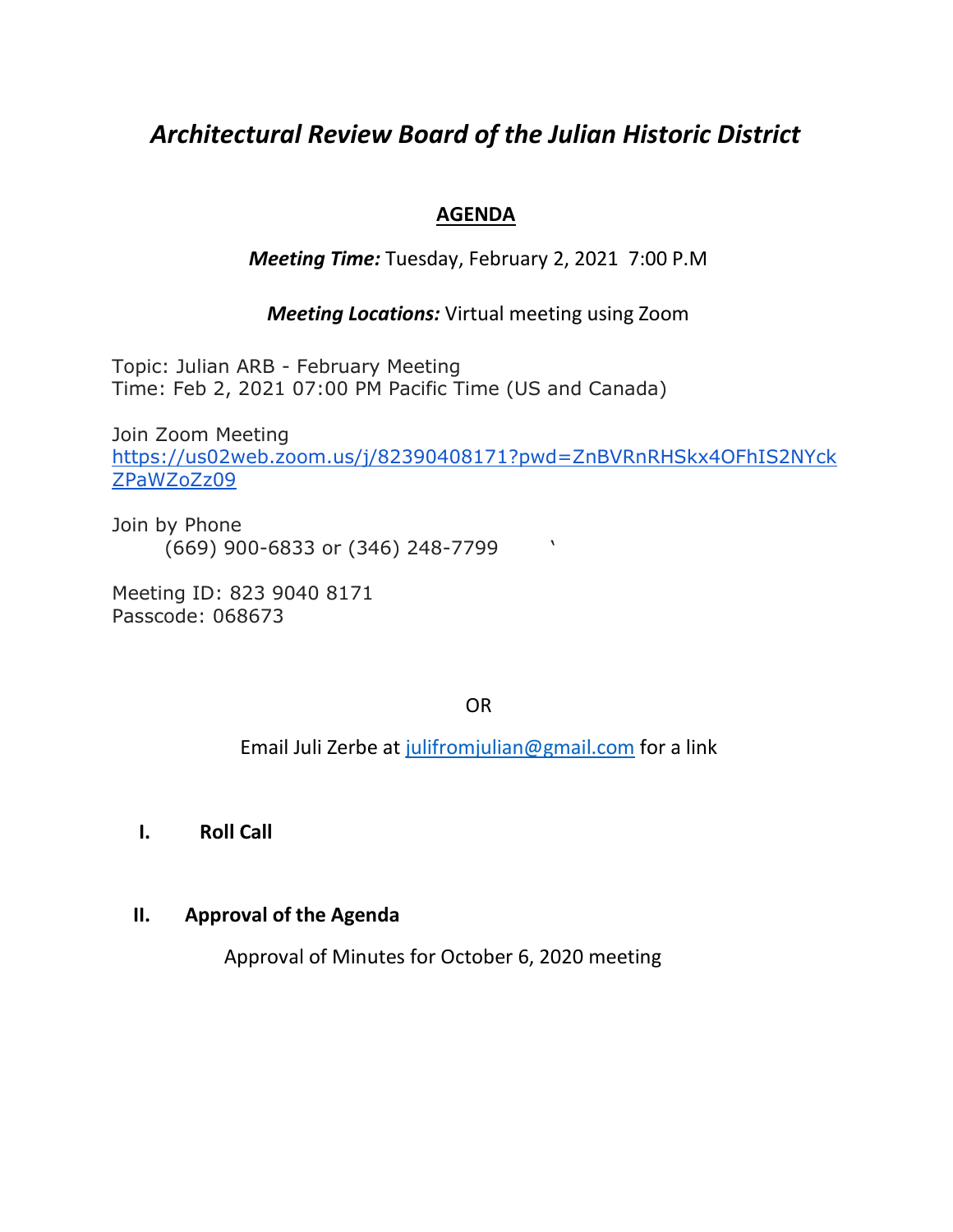#### **III. Public Comment.**

 Opportunity for members of the public to speak to the group on subject matter within the group's jurisdiction that is not on the posted agenda. Limited to 3 minutes per person.

## **IV. Action Items:**

## **A. New Business**

- 1. Board member terms.
	- A. Sherry Horton has been approved as the Chamber appointee to replace Herb Dackerman for Seat 6. We are awaiting approval by the Board of Supervisors.
	- B. Seat 1 Bobbi Zane, Seat 3 Brian Stuetel, Seat 4 Tony Romano, Seat 7 Patrick Brown all expire on January 4, 2021. All can continue to serve until reappointed. Please email Juli Zerbe if you wish to remain on the Board.
	- C. Scott Arter is resigning Seat 5. Joseph has volunteered to take over that seat. Once we have his application we will approach the planning group for their approval.
	- 2. The Julian Beer Company has submitted their site plan to us for review.
	- 3. Julian Pie Company: 2229 Main St. Residence. Reroofing and changes to exterior of building. APN 291-072-01
	- 4. Mark Towne: 2008 2<sup>nd</sup> St. APN 291-083-14 Addition of 67 Square feet of balcony and stairs. Pat Brown and Juli Zerbe reviewed these minor changes. The County chose to all the Townes to proceed.